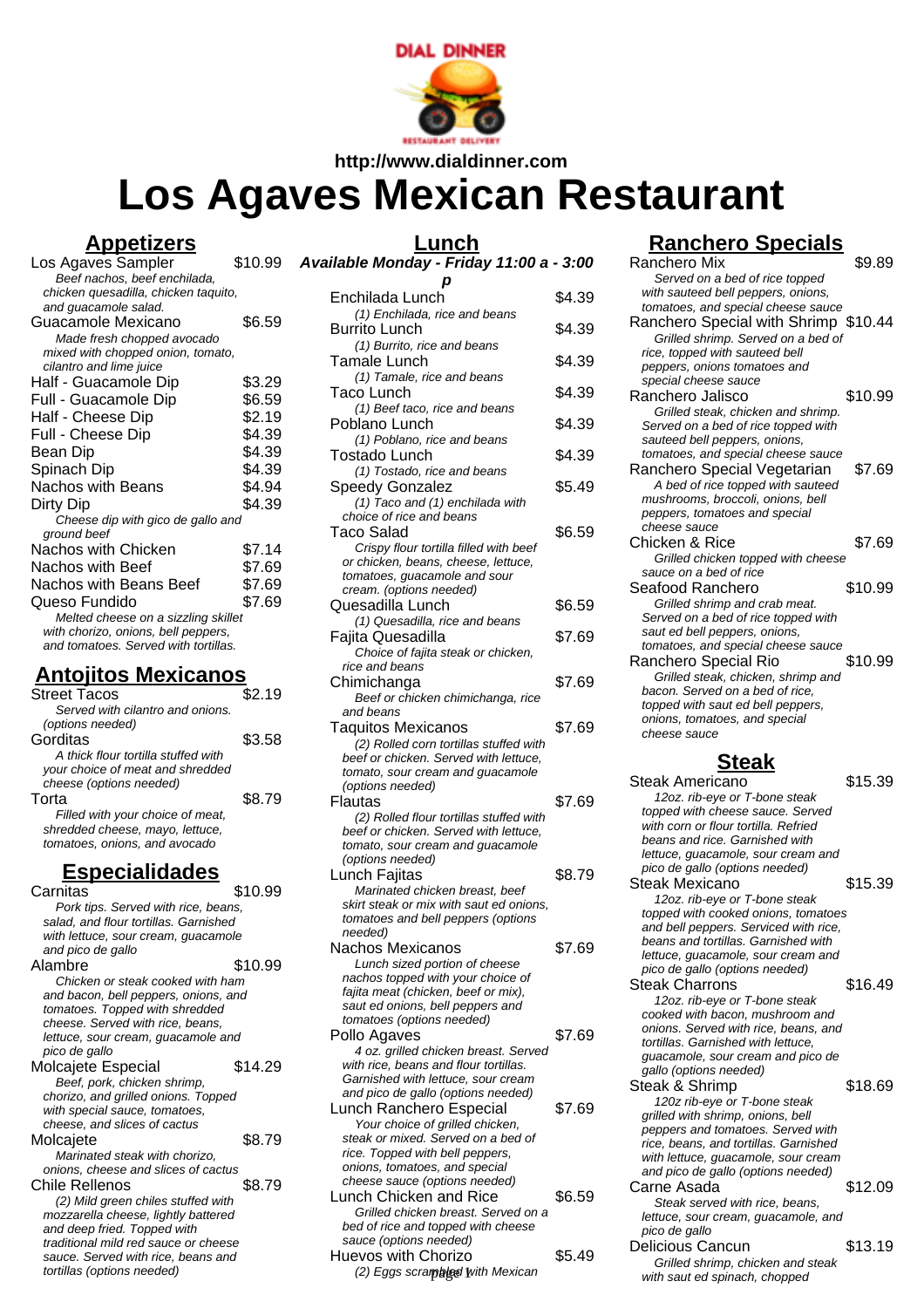| Carne Asada                                                                 | \$12.09 |
|-----------------------------------------------------------------------------|---------|
| Steak. Served with rice, beans,<br>lettuce, sour cream, guacamole and       |         |
| pico de gallo<br>Nachos Los Agaves                                          | \$9.89  |
| Cheese nachos topped with<br>ground beef, shredded chicken,                 |         |
| beans, lettuce, tomato and sour<br>cream                                    |         |
| Tamales Los Agaves<br>Tamales stuffed with shredded                         | \$9.34  |
| beef. Covered with cheese sauce<br>and topped with lettuce, tomatoes        |         |
| and sour cream. Served with rice                                            |         |
| Flautas<br>Your choice of (3) rolled corn or                                | \$7.98  |
| flour tortillas stuffed with chicken.<br>Served with lettuce, sour cream,   |         |
| guacamole, pico de gallo, rice and<br>beans                                 |         |
| <b>Chile Relleno Special</b><br>Mild green chile stuffed with               | \$8.79  |
| mozzarella cheese, lightly battered<br>and deep fried. Topped with          |         |
| traditional mild red sauce or cheese<br>sauce and ground beef. Served with  |         |
| rice, beans, and tortillas (options                                         |         |
| needed)<br>Chile Verde Or Rojo                                              | \$9.89  |
| Grilled chicken or steak strips<br>topped with choice of green or red       |         |
| sauce. Served with rice and refried<br>beans (options needed)               |         |
| Chimichanga Loco<br>Jumbo flour tortilla stuffed with                       | \$10.99 |
| chicken, beef, shrimp, chorizo and                                          |         |
| sauteed vegetables. Deep fried and<br>topped with cheese sauce. Served      |         |
| with rice, beans, lettuce, guacamole<br>and sour cream                      |         |
| Chimichanga<br>Stuffed flour tortilla with your                             | \$8.79  |
| choice of ground beef or chicken.<br>Deep fried to a golden brown and       |         |
| topped with cheese sauce. Served<br>with lettuce, guacamole, sour cream,    |         |
| pico de gallo, rice and beans (options<br>needed)                           |         |
| Fajita Quesadilla Rellena                                                   | \$9.34  |
| A flour tortilla with cheese and your<br>choice of beef, chicken, or mixed. |         |
| Served with lettuce, guacamole, sour<br>cream and a side of rice (options   |         |
| needed)<br>Quesadilla Rellena                                               | \$7.98  |
| Flour tortilla with cheese and your<br>choice of ground beef or shredded    |         |
| chicken. Served with rice, beans,<br>lettuce, guacamole, sour cream and     |         |
| pico de gallo (options needed)<br>Nachos Mexicanos                          | \$9.89  |
| Cheese nachos made with your                                                |         |
| choice of fajita meat (chicken, beef,<br>or mix) with green peppers, onions |         |
| and tomatoes (options needed)                                               |         |
| <b>A La Carte</b><br>Chimichanga                                            |         |
| (options needed)<br>Burrito                                                 |         |
| (options needed)                                                            |         |
| Enchiladas<br>(options needed)                                              |         |
| Crispy Taco<br>(options needed)                                             |         |
| Chile Rellano                                                               |         |
| (options needed)<br>Tamale                                                  |         |

### (options needed) **Seafood**

(options needed)

Quesadilla

Tostadas De Ceviche \$10.99

| sausage. Served with rice or beans<br>(options needed)                |        |
|-----------------------------------------------------------------------|--------|
| Huevos A La Mexicana                                                  | \$5.49 |
| (2) Eggs scrambled with onions,                                       |        |
| tomatoes and jalapenos. Served with<br>rice or beans (options needed) |        |
| Huevos Rancheros                                                      | \$5.49 |
| (2) Eggs scrambled with ranchero                                      |        |
| sauce. Served with rice and beans                                     |        |
| (options needed)                                                      |        |
| <u>Combinations</u>                                                   |        |
| <b>No Substitutions</b>                                               |        |
| (2) Enchiladas - Combination                                          | \$8.79 |
| Rice and beans (options needed)                                       |        |
| (2) Tacos - Combinations                                              | \$8.79 |
| Rice and beans (options needed)<br>(2) Burritos - Combination         | \$8.79 |
| Rice and beans (options needed)                                       |        |
| (2) Tamales - Combination                                             | \$8.79 |
| Rice and beans (options needed)                                       |        |
| (2) Enchilada & (1) Taco -                                            | \$8.79 |
| Combination<br>Rice and beans (options needed)                        |        |
| (1) Enchilada & (1) Tamale                                            | \$8.79 |
| Rice and beans (options needed)                                       |        |
| (1) Burrito (1) Enchilada                                             | \$8.79 |
| Rice and beans (options needed)                                       |        |
| (1) Chile Relleno (1) Enchilada<br>Rice and beans (options needed)    | \$8.79 |
| (1) Chalupa (1) Taco & (1)                                            | \$8.79 |

Tostado

Tamale

Quesadilla

Rice

**Combinations** 

**Combinations** 

**Combinations** 

**Combinations** 

and beans

**Combinations** 

with Rice

**Combinations** 

and beans

Rice and beans (1) Spinach Enchiladas - Vegetarian Combinations

Chile Poblano & Cheese Quesadilla - Vegetarian

Mushroom Quesadilla - Vegetarian Combinations

Rice and beans

Refried beans

with Cheese Sauce (1) Bean Burrito, (1) Cheese Enchilada & (1) Bean Tostada -Vegetarian Combinations

& (1) Chalupa - Vegetarian

(1) Quesadillas - Vegetarian

Covered in cheese sauce with rice

Vegetarian Burrito - Vegetarian \$7.69

Covered in cheese sauce with rice

(1) Beef burrito (1) Chicken

(1) Burrito, (1) Enchilada, & (1)

(1) Quesadilla & (1) Taco \$8.79

(1) Chile Relleno & (1) Tamale \$8.79

(1) Burrito & (1) Taco \$8.79 (1) Quesadilla & (1) Enchilada \$8.79

**Vegetarian Combinations**

(options needed)

Rice and beans

Rice and beans

(1) Tostada & (1) Cheese Enchilada - Vegetarian

(2) Bean Burritos - Vegetarian

(1) Bean Burrito, 1) Quesadilla, \$7.69

\$8.79

\$8.79

 $\overline{$}7.69$ 

\$7.69

\$7.69

\$7.69

\$7.69

\$7.69

tomato, onion and jalapeno. Cooked with ranchero cheese sauce. Served with rice, beans and flour tortillas

# **Chicken**

| <u>UNICKEN</u>                                                         |         |
|------------------------------------------------------------------------|---------|
| Pollo Agaves                                                           | \$10.99 |
| 12oz. grilled boneless chicken                                         |         |
| breast topped with cheese sauce.                                       |         |
| Served with rice, beans, and tortillas.                                |         |
| Garnished with lettuce, guacamole,<br>sour cream and pico de gallo     |         |
| Pollo Hawaiian                                                         | \$12.09 |
| 10oz. grilled boneless chicken                                         |         |
| breast topped with saut ed pineapple                                   |         |
| slices and cheese sauce. Served with                                   |         |
| Chicken & Rice                                                         | \$7.69  |
| Grilled chicken topped with cheese                                     |         |
| sauce on a bed of rice                                                 |         |
| Pollo Rice                                                             | \$12.09 |
| 12oz. grilled boneless chicken                                         |         |
| breast topped with bacon,                                              |         |
| mushrooms and cheese. Served with                                      |         |
| rice, beans and tortillas. Garnished                                   |         |
| with lettuce, guacamole, sour cream                                    |         |
| and pico de gallo                                                      |         |
| Pollo Loco Shrimp                                                      | \$14.29 |
| 12oz. grilled boneless chicken                                         |         |
| breast.                                                                |         |
| Pollo Mexicano                                                         | \$12.09 |
| 12oz. grilled boneless chicken                                         |         |
| breast with grilled onions. Served<br>with rice, beans and tortillas.  |         |
| Garnished with lettuce, guacamole,                                     |         |
| sour cream and pico de gallo                                           |         |
| Fiesta Salad                                                           | \$8.79  |
| Slices of grilled chicken garnished                                    |         |
| with lettuce, onions, bell peppers,                                    |         |
| guacamole and sour cream                                               |         |
|                                                                        |         |
|                                                                        |         |
| <u>Fajitas</u>                                                         |         |
| <b>Typical Fajita</b>                                                  | \$12.09 |
| Steak, chicken, or mix. Special                                        |         |
| recipe to cook tender strips of                                        |         |
| marinated chicken breast or beef skirt                                 |         |
| steak with saut ed onions, bell                                        |         |
| peppers and tomatoes (option                                           |         |
| needed)                                                                |         |
| Faiitas Jalisco                                                        | \$13.19 |
| Beef, chicken, and shrimp.                                             |         |
| Sauteed with onions, tomatoes and                                      |         |
| bell peppers                                                           |         |
| Fajitas De La Casa                                                     | \$15.39 |
| Marinated tender strips of beef,<br>chicken, bacon, shrimp and chorizo |         |
| (Mexican sausage). Cooked with                                         |         |
| sauteed onions, bell peppers and                                       |         |
| tomatoes                                                               |         |
| Fajitas Pollo Y Camaron                                                | \$12.86 |
| Chicken and shrimp cooked with                                         |         |
| onions, tomatoes and bell peppers                                      |         |
| <b>Fajitas Camaron</b>                                                 | \$14.29 |
| Shrimp sauteed with onions,                                            |         |
| tomatoes and bell pepper                                               |         |
| Fajitas Hawaiian                                                       | \$14.29 |
| Beef chicken and shrimp. Cooked                                        |         |
| with pineapple, onions, tomatoes and<br>bell peppers                   |         |

Fajita Vegetarian \$8.79 Mushroom broccoli, spinach, bell peppers, onions and tomatoes. Topped with shredded cheese

#### **Enchilladas**

| egetarian                       |        | <b>Enchiladas Supremas</b><br>$(4)$ corn tortillas, $(1)$ beef, $(1)$                                                 | \$8.79 |
|---------------------------------|--------|-----------------------------------------------------------------------------------------------------------------------|--------|
| esadilla -<br>mbinations        | \$7.69 | chicken, (1) cheese and (1) bean.<br>Topped with enchilada sauce,<br>cheese, lettuce, pico de gallo and<br>sour cream |        |
| ηs<br>rrito - Vegetarian \$7.69 |        | <b>Ricas Enchilads</b><br>(3) Chicken enchiladas topped with                                                          | \$8.24 |
| eese sauce with rice<br>page 2  |        | cheese sauce. Served with rice<br>Enchiladas Marias<br>(3) Enchiladas (1) Cheese (1)                                  | \$8.24 |
|                                 |        |                                                                                                                       |        |